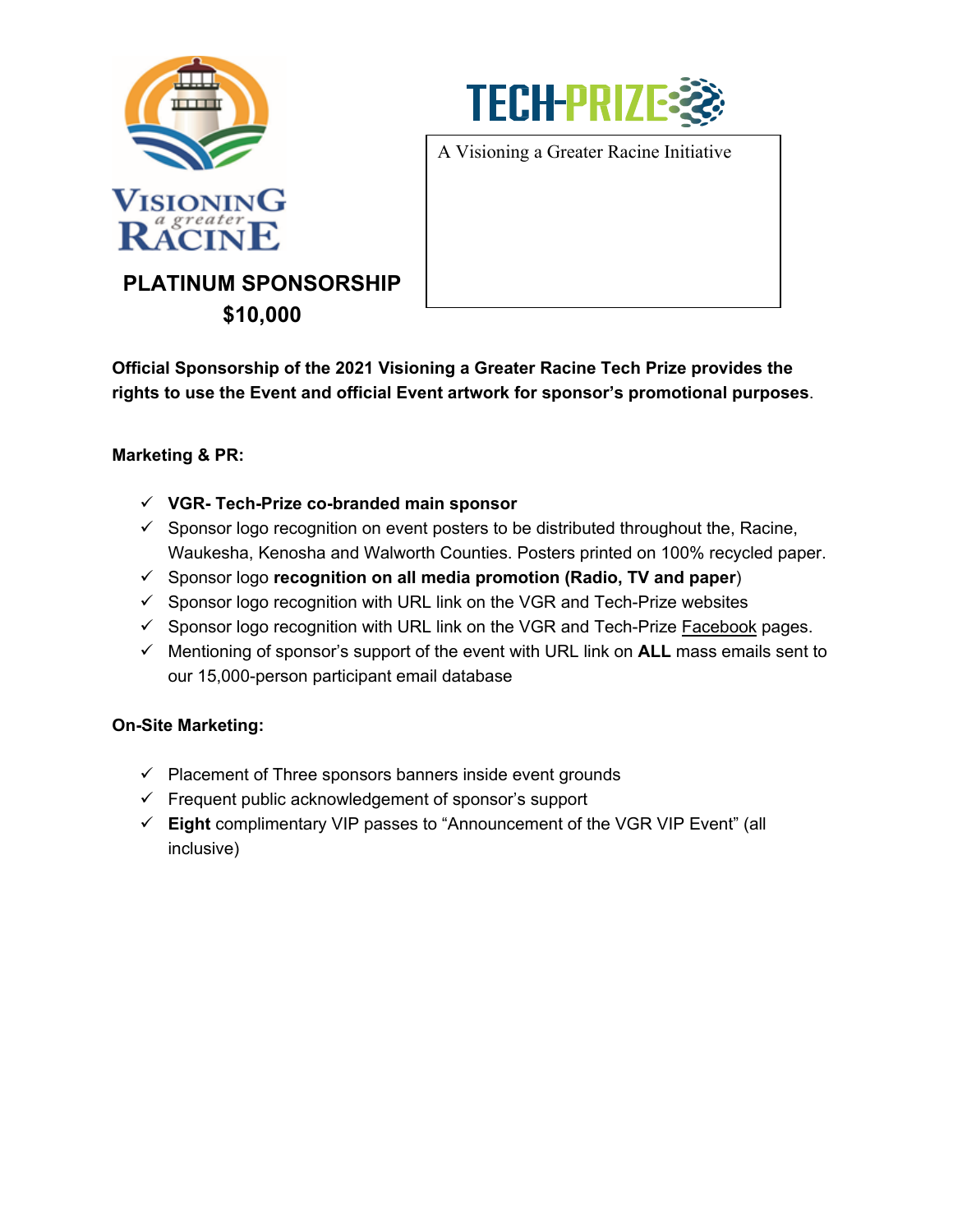

**\$5,000**



A Visioning a Greater Racine Initiative

**Official Sponsorship of the 2021 Visioning a Greater Racine Tech Prize provides the rights to use the Event and official Event artwork for sponsor's promotional purposes**.

## **Marketing & PR:**

- $\checkmark$  Sponsor logo recognition on event posters to be distributed throughout Racine, Kenosha, Waukesha and Walworth Counties. Posters printed on 100% recycled paper.
- **Sponsor logo recognition on all Media promotion (Radio, TV and paper)**
- $\checkmark$  Sponsor logo recognition with URL link on the VGR and Tech-Prize websites
- $\checkmark$  Sponsor logo recognition with URL link on the VGR and Tech-Prize [Facebook](http://www.facebook) pages
- $\checkmark$  Mentioning of sponsor's support of the event with URL link on all 5 mass emails sent to our 15,000-person participant email database.

#### **On-Site Marketing:**

- $\checkmark$  Placement of **TWO** sponsor banners inside event grounds
- $\checkmark$  Frequent public acknowledgement of sponsor's support
- **Six** complimentary VIP passes to "Announcement of the VGR VIP Event" (all inclusive)